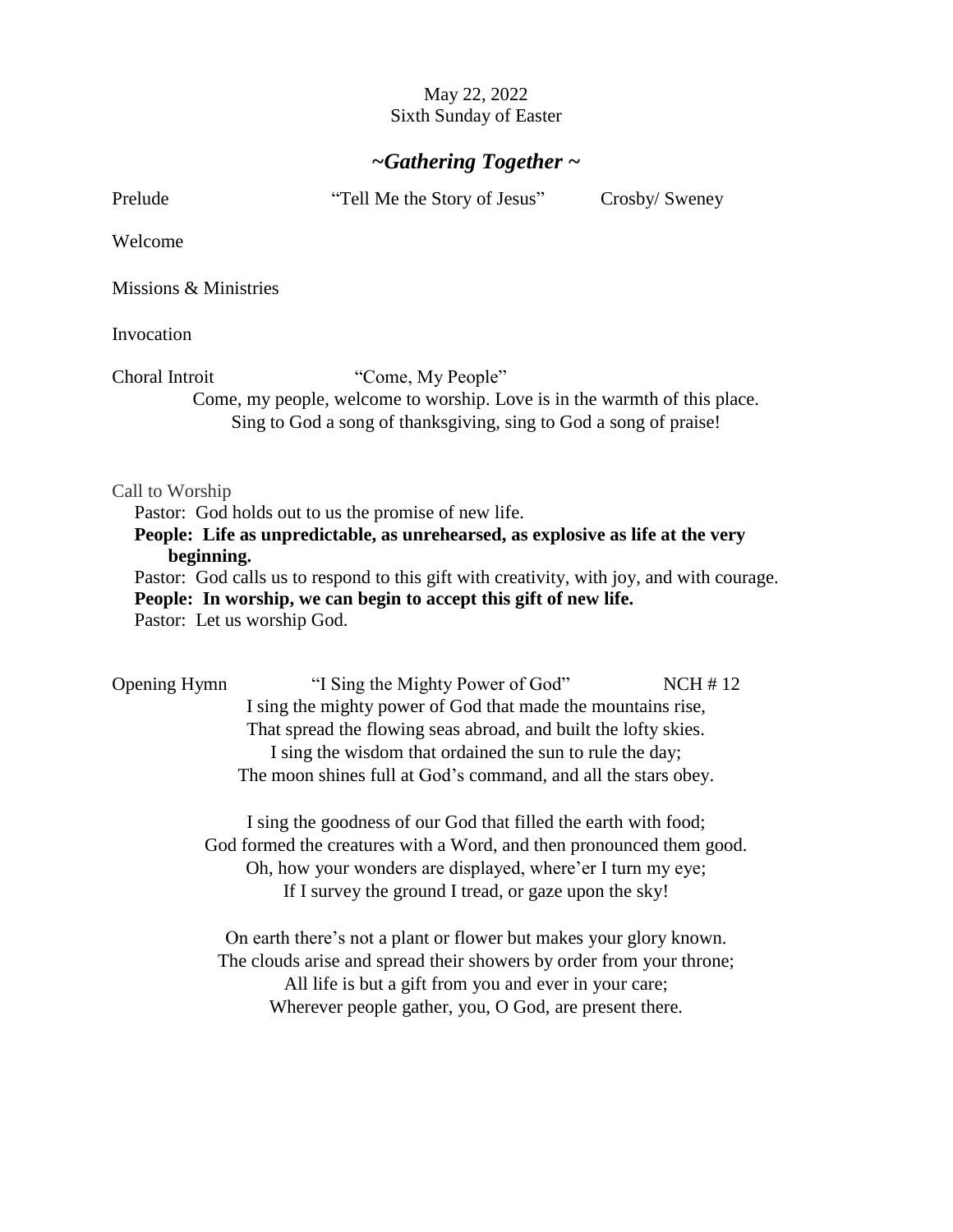Call to Confession

God invites us to come with confidence in God's mercy to our time of confession.

#### Prayer of Confession

 **Gracious God, our sins are too heavy to carry, too real to hide, and too deep to undo. Forgive what our lips tremble to name, what our hearts can no longer bear, and what has become for us a consuming fire of judgment.** 

 **Set us free from a past that we cannot change; open to us a future in which we can be changed; and grant us grace to grow more and more in your likeness and image; through Jesus Christ, the light of the world.** 

*Silence for Prayer and Reflection*

Assurance of Forgiveness

Friends, believe the good news: In Jesus Christ our sins are forgiven and we are set free!

Special Music "God of Abraham and Sarah" Kelly Strunk & Sandy Rowe, *duet* J. Gertmenian © 1986 J. Getmenian & Shawnee Press (onelicense #85490)

## *~ We Hear God's Word ~*

Scripture Lessons The Gospel Reading: John 5:1-9 Maddie Mest The Reading of Psalm 67 The Epistle Reading: Acts 16:9-15 The Word of God for the people of God. **Thanks be to God.**

#### Sermon Rev. Suzanne M. Spaulding

Hymn for Reflection "Come, O Fount of Every Blessing"NCH # 459 Come, O Fount of every blessing, tune my heart to sing your grace; streams of mercy, never ceasing, call for songs of endless praise. Teach me some melodious sonnet, sung by flaming tongues above. Praise the mount; I'm fixed upon it, mount of God's unfailing love.

> Here I pause in my sojourning, giving thanks for having come, Come to trust, at every turning, God will guide me safely home. Jesus sought me when a stranger, wandering from the fold of God, Came to rescue me from danger, blessed body, precious blood.

O to grace how great a debtor daily I am drawn anew! Let that grace now, like a fetter, bind my wandering heart to you. Prone to wander, I can feel it, wander from the love I've known: Here's my heart, O take and seal it, seal it for your very own.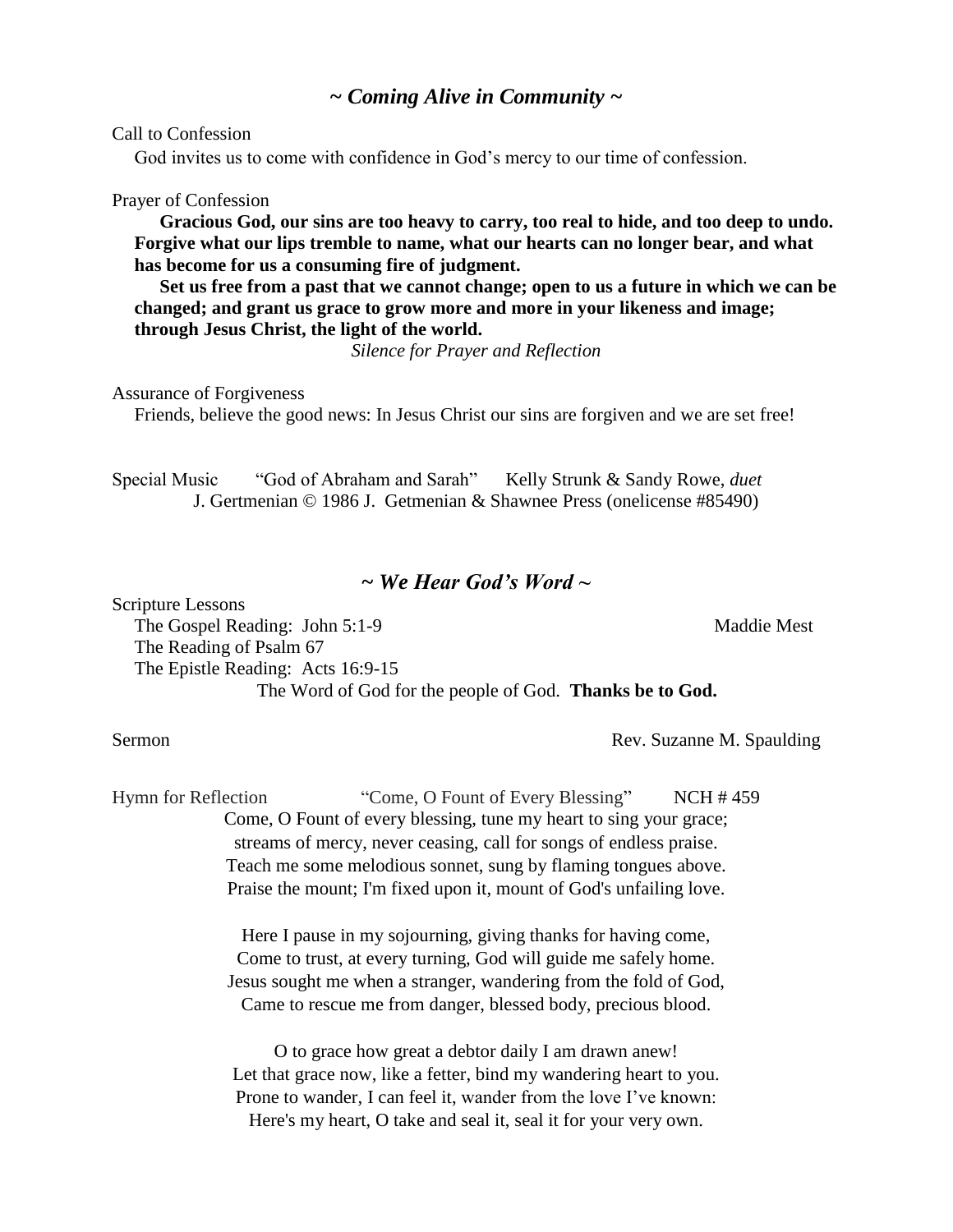# *~ Sharing Blessings With Others ~*

Prayers of the People

The Prayer of Our Savior

Minister: Let us pray as Christ our Savior has taught us.

**All: Our Father, who art in heaven, hallowed be thy name. Thy Kingdom come. Thy will be done on earth as it is in heaven. Give us this day our daily bread. And forgive us our sins, as we forgive those who sin against us. And lead us not into temptation, but deliver us from evil. For thine is the kingdom and the power and the glory, forever. Amen.**

Offering our Gifts - Thank you for your faithful support of Shenkel's ongoing ministries *Strengthen the Church (STC) - It is a special mission offering to reimagine and build the future of the UCC. Shared at conference and national levels, STC largely supports youth ministries and full-time leaders for new churche where the UCC voice has not been heard.* 

Offering Response "Doxology" NCH # 778 Praise God from whom all blessings flow; Praise god, all creatures here below; Praise God for all that love has done; Creator, Christ, and Spirit, One.

Prayer of Dedication

### *~ Going out in Joy ~*

| Sending Hymn | "Guide Me, O My Great Redeemer"                                        | NCH#18                   |  |
|--------------|------------------------------------------------------------------------|--------------------------|--|
|              | Guide me, O my great Redeemer, pilgrim through this barren land;       |                          |  |
|              | I am weak, but you are mighty; hold me with your powerful hand.        |                          |  |
|              | Bread of heaven, bread of heaven,                                      |                          |  |
|              | feed me till I want no more, feed me till I want no more.              |                          |  |
|              | Open now the crystal fountain, where the healing waters flow.          |                          |  |
|              | Let the fire and cloudy pillar lead me all my journey through.         |                          |  |
|              | Strong Deliverer, strong Deliverer,                                    |                          |  |
|              | ever be my strength and shield, ever be my strength and shield.        |                          |  |
|              | When I reach the River Jordan, Bid my anxious fears subside.           |                          |  |
|              | Death of death, and hell's destruction, Land me safe on heaven's side. |                          |  |
|              | Songs of praises, songs of praises                                     |                          |  |
|              | I will ever sing to you, I will ever sing to you.                      |                          |  |
| Benediction  |                                                                        |                          |  |
| Postlude     | "I'll Go Where You Want Me to Go"                                      | Brown & Prior/Rounsefell |  |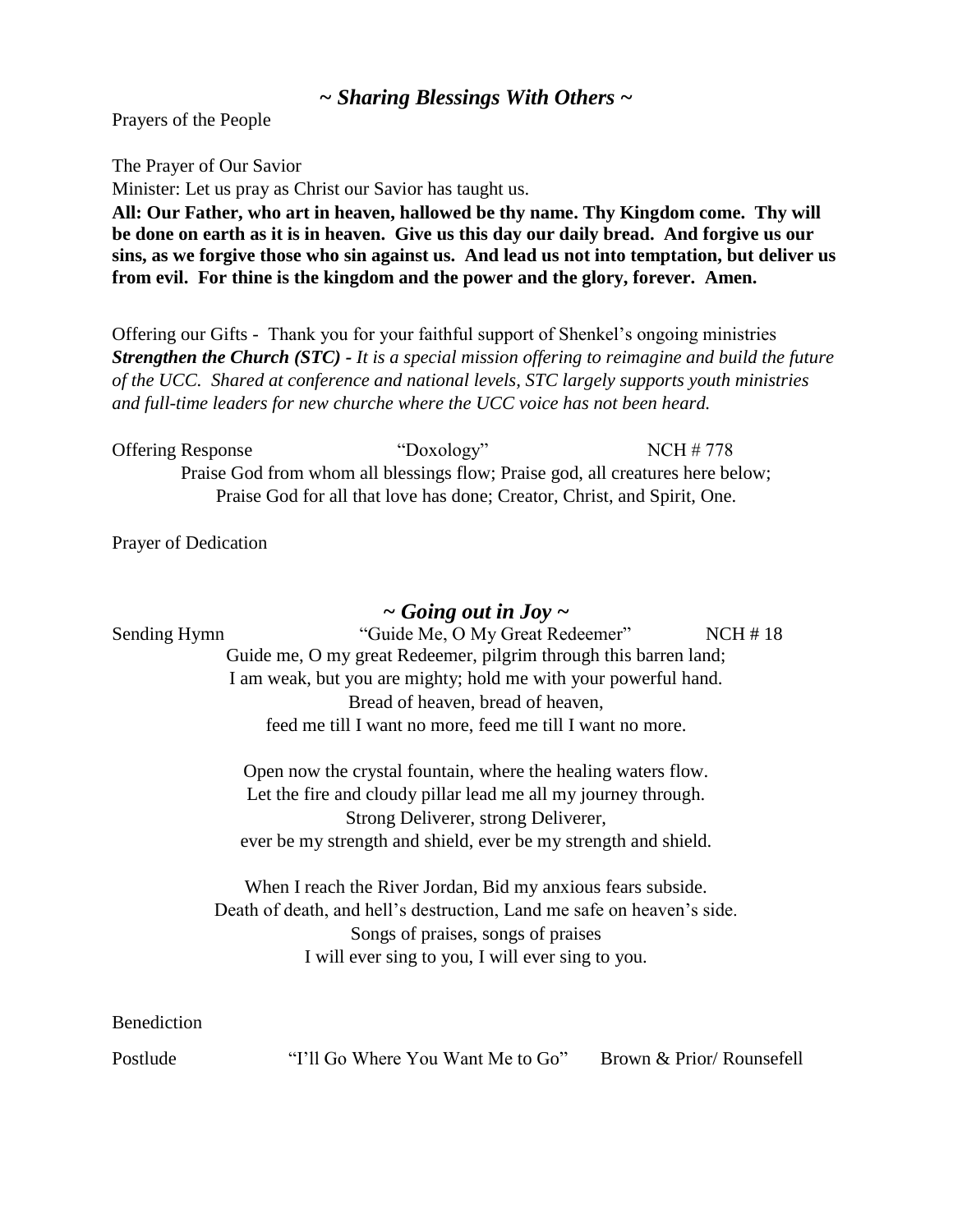## *Announcements*

### **The Prayer Community asks you to join with us this week in praying for:**

Judy Gergle Julie and Bill Zachesky Tootie Hine Susan and Homer Royer Barb Burhans

# *~ This week at Shenkel UCC ~*

| Sun., 5/22   | $\sim$ Reflective Worship service at 8:30 am in sanctuary. |  |
|--------------|------------------------------------------------------------|--|
|              | $\sim$ Worship service in the sanctuary at 9:45 am         |  |
|              | $\sim$ White Privilege Discussion at 11 am                 |  |
|              | ~ Coventry Woods Festival from $1 - 5$ pm                  |  |
| Mon., $5/23$ | $\sim$ Community meal prepared at Barb Sweinhart's house   |  |
| Tues., 5/24  | $\sim$ White Privilege Discussion at 11 am                 |  |
|              | ~ Midday Dinner Club at Douglassville Hotel at noon        |  |
| Wed., 5/25   | $\sim$ White Privilege Discussion at 7 pm                  |  |
|              |                                                            |  |

# *~Upcoming events at Shenkel UCC~*

| Sun., 5/29  | $\sim$ Reflective Worship service at 8:30 am in sanctuary. |
|-------------|------------------------------------------------------------|
|             | $\sim$ Worship service in the sanctuary at 9:45 am         |
|             | $\sim$ White Privilege Discussion at 11 am                 |
| Tues., 5/31 | $\sim$ White Privilege Discussion at 11 am                 |
| Wed., $6/1$ | $\sim$ White Privilege Discussion at 7 pm                  |

Scripture Readings for May 29:

John 17:20-26; Psalm 97; Acts 16:16-34

A Congregational Meeting will be held on Sunday, June 5<sup>th</sup>, for the express purpose of acting on a proposal to remove dead trees from our property. Further information and proxy votes will be forthcoming.